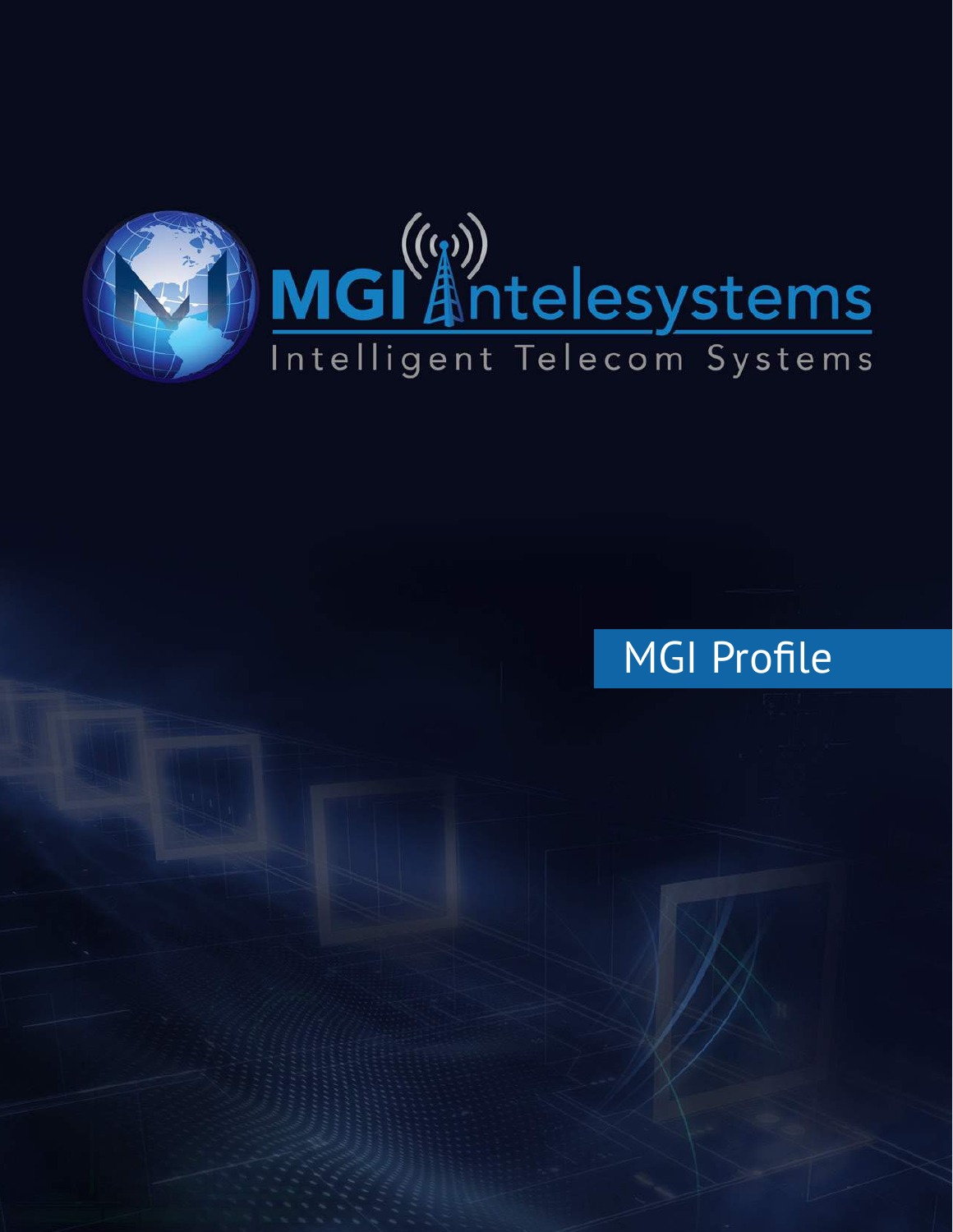#### TELECOMMUNICATIONS NETWORK DEVELOPMENT

# **MGI Intelesystems**

Telecommunications Solutions Provider



A Mardec Group Inc Company.

© MGI Intelesystems information@mgi-intelesystems.com • www.mgi-intelesystems.com 15-245 Matheson Blvd. East Mississauga, Ontario Canada L4Z 3C9 Phone (Toll-Free): +1-888-930-MGRP(6477) • Fax 905.366.9994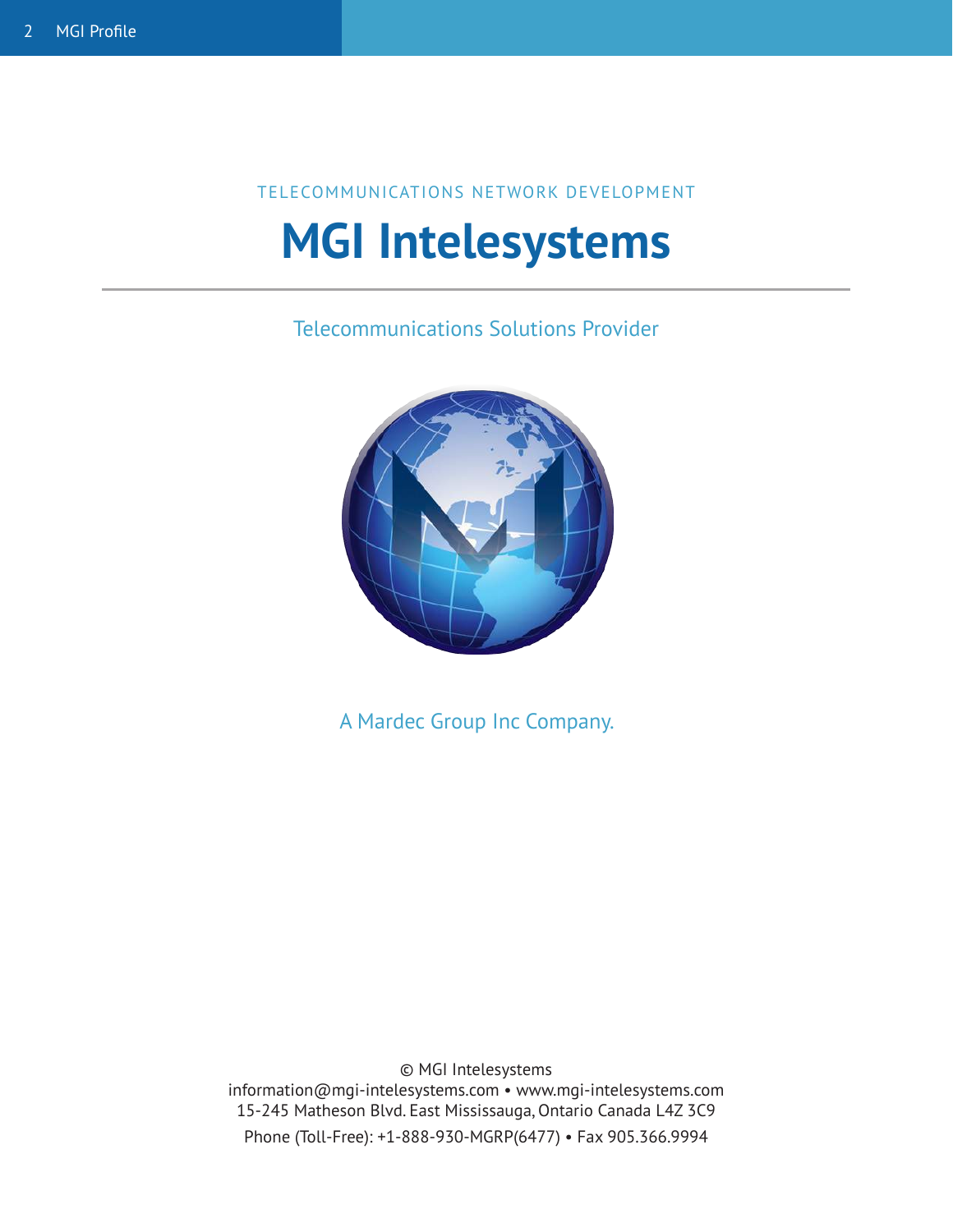## **Contents**

| An Introduction to MGI Intelesystems |                                                       |                                   | 04 |
|--------------------------------------|-------------------------------------------------------|-----------------------------------|----|
| 1.                                   | <b>Telecom Accessories Manufacturing and Supplies</b> |                                   | 04 |
|                                      |                                                       | 1.1 Goods Overview                |    |
|                                      |                                                       | 1.2 Relevant Experience           |    |
|                                      |                                                       | 1.3 Geographic Reach              |    |
|                                      |                                                       | <b>Approach and Methodology</b>   |    |
|                                      |                                                       | 1.4 Product Diversity             | 05 |
|                                      |                                                       | 1.5 Quality Management System     | 07 |
|                                      |                                                       | 1.6 Research and Development      | 07 |
|                                      |                                                       | 1.7 Customer Service              | 07 |
|                                      |                                                       | <b>Fees, Terms and Conditions</b> |    |
|                                      |                                                       | 1.8 Fee Schedule                  | 08 |
|                                      |                                                       | 1.9 Payment Terms                 | 08 |
|                                      |                                                       | 1.10 Privacy Guarantee            | 08 |
| 2.                                   | <b>Installation</b>                                   |                                   |    |
|                                      |                                                       | 2.1 Project Understanding         | 09 |
|                                      |                                                       | 2.2 Services Overview             | 09 |
|                                      |                                                       | 2.3 Key Project Objectives        | 09 |
|                                      | 2.4                                                   | <b>Relevant Experience</b>        | 10 |
|                                      | <b>Approach and Methodology</b>                       |                                   |    |
|                                      |                                                       | 2.5 Project Team                  | 13 |
|                                      | 2.6                                                   | <b>Risk Management System</b>     | 13 |
|                                      | 2.7                                                   | <b>Change Process</b>             | 14 |
|                                      | 2.8                                                   | <b>Quality Management System</b>  | 14 |
|                                      | <b>Fees, Terms and Conditions</b>                     |                                   |    |
|                                      |                                                       | 2.9 Fee Schedule                  | 14 |
|                                      |                                                       | 2.10 Payment Terms                | 14 |
| 3.                                   | <b>The MGI Advantage</b>                              |                                   | 15 |
| 4.                                   | <b>Closing</b>                                        |                                   | 16 |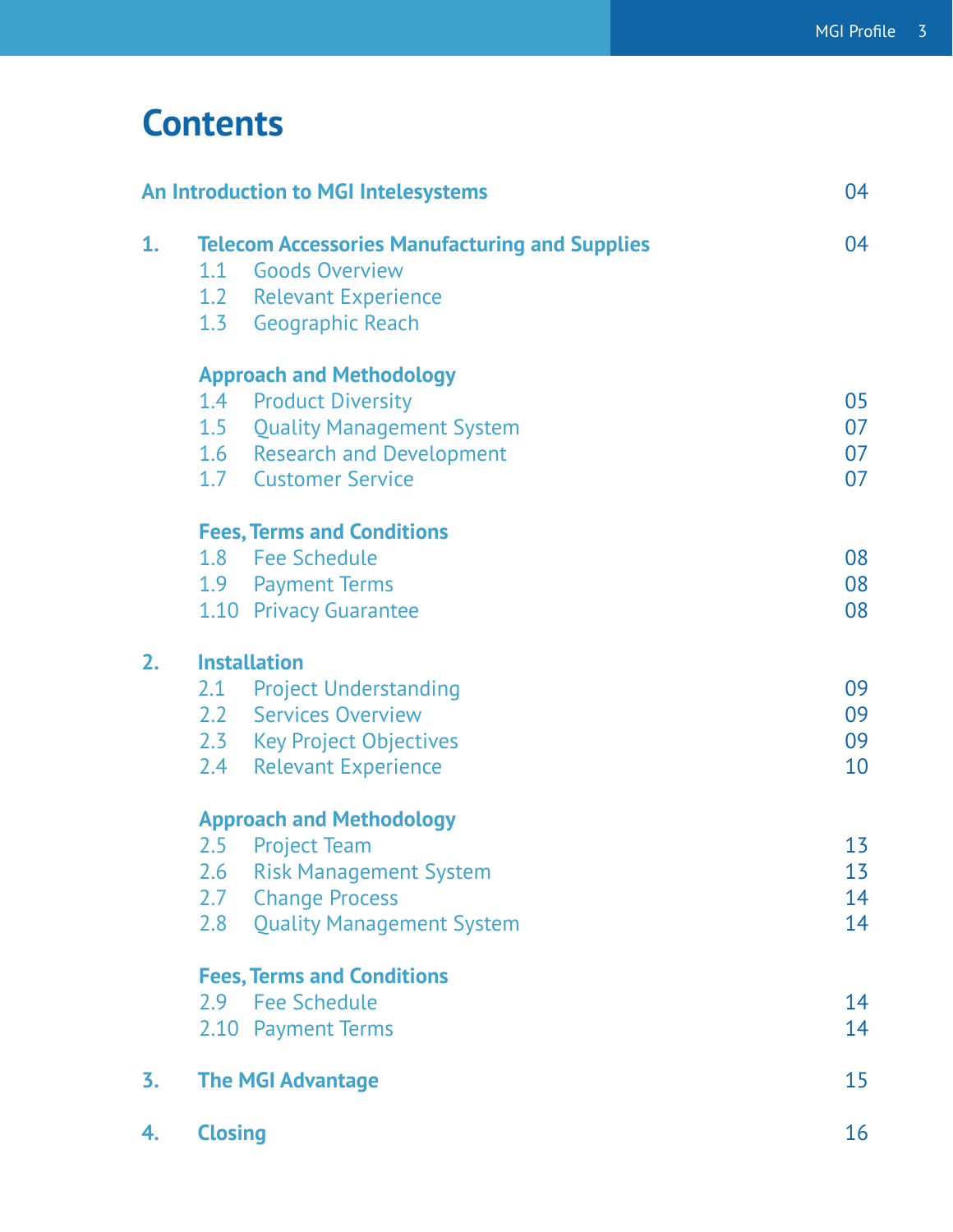## **An Introduction to**



MGI Intelesystems is a Canadian Multidisciplinary Telecommunications Solutions Provider.

We offer a wide range of goods and services to meet the needs of our clients; specializing in servicing organizations in the Data and Telecommunications Industry. The two most prominent aspects of our business are in the manufacturing and supplying of wireless telecommunication materials and accessories, and the installation and servicing of telecommunications equipment. We aim to provide a superior quality of business through a remarkable level of customer satisfaction.

## **Telecom Accessories** Manufacturing and Supplies

#### **1.1 Goods Overview**

We carry a wide variety of wireless telecommunication materials and accessories. Through the processes that we have implemented and the knowledge we have gained through our experiences in this industry, we are able to ensure a high standard of quality in our products whilst being able to offer very competitive prices, as well as providing excellent Customer Service.

#### **1.2 Relevant Experience**

MGI Intelesystems has years of experience in the Telecom Manufacturing and Supply Industry. We have worked with several authorized distributors and carriers throughout North America.

#### **1.3 Geographic Reach**

The majority of the company's products are sold throughout Canada and the U.S. We have various locations throughout North America to serve customers within the geographic area. To meet the demand that will come with our growing supply needs, we are continuously expanding our manufacturing operations throughout North America, Asia and Europe.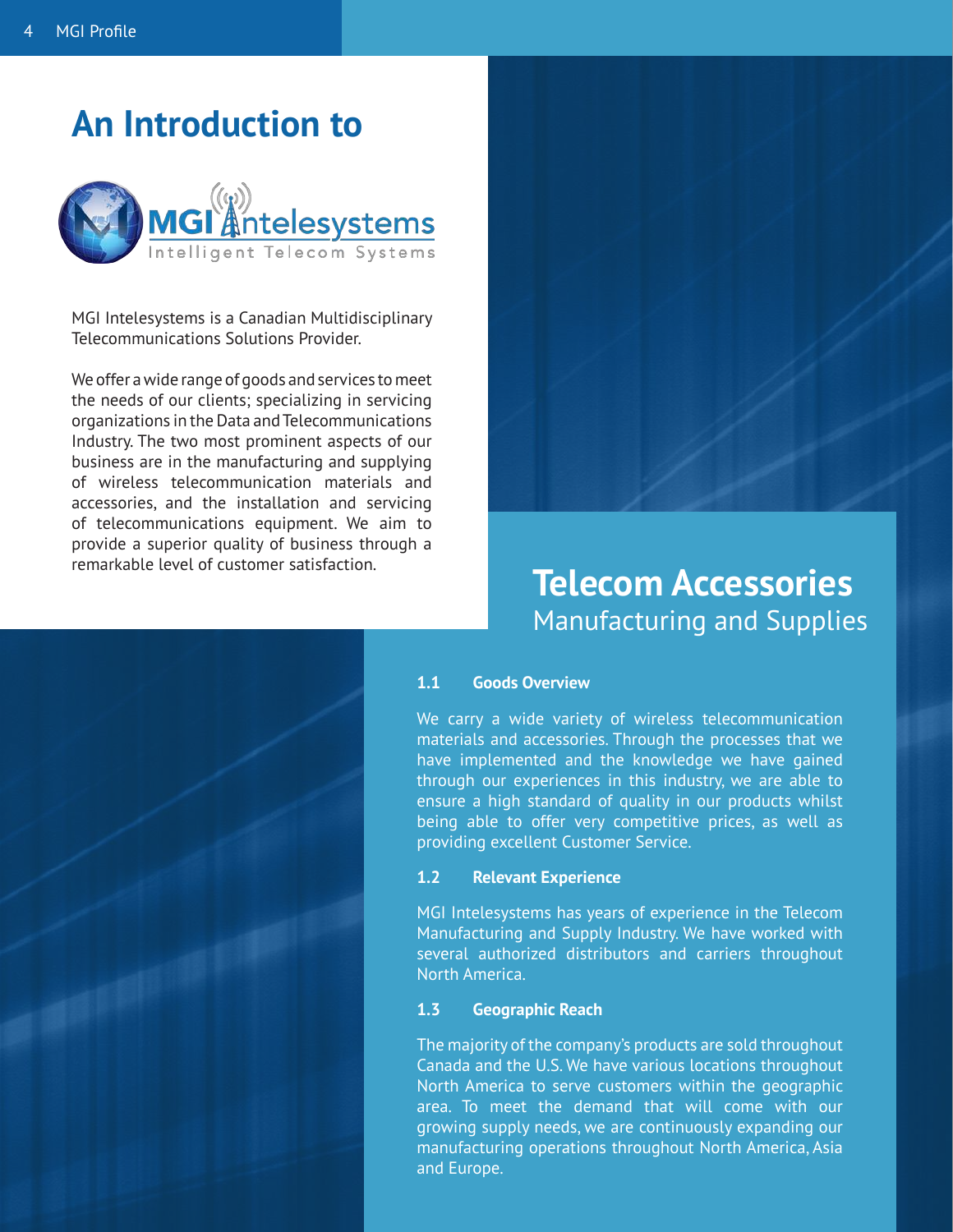## Approach and Methodology

#### **1.4 Product Diversity**

We understand that customers require Wireless Telecommunications Materials and Accessories. MGI Intelesystems offers a diverse and extensive range of telecommunication solution products to meet customer needs; shown below are a few specific items we carry.



#### **Cable Block Hangers**

Double cuff cable support block hangers for 1/2" coaxial cable

Lock stackable, double cuff ½" cable support block hanger with 3/8" or M10 through. Stackable with other double cuff hangers. Made of long glass black polypropylene, UV resistant and designed to withstand temperatures of - 40° to 185° F.

Other sizes available: 5/8" and 7/8"



#### **Mini Cable Block Hangers**

#### Mini cable block hanger for 6-8mm cables

Calibrated mini dual cable saddle hanger block. Designed for 6-8mm RF, RG, and FO type cables. Consists of two calibrated half saddles that snap down on dual run of cables.

Other sizes available: 9-12mm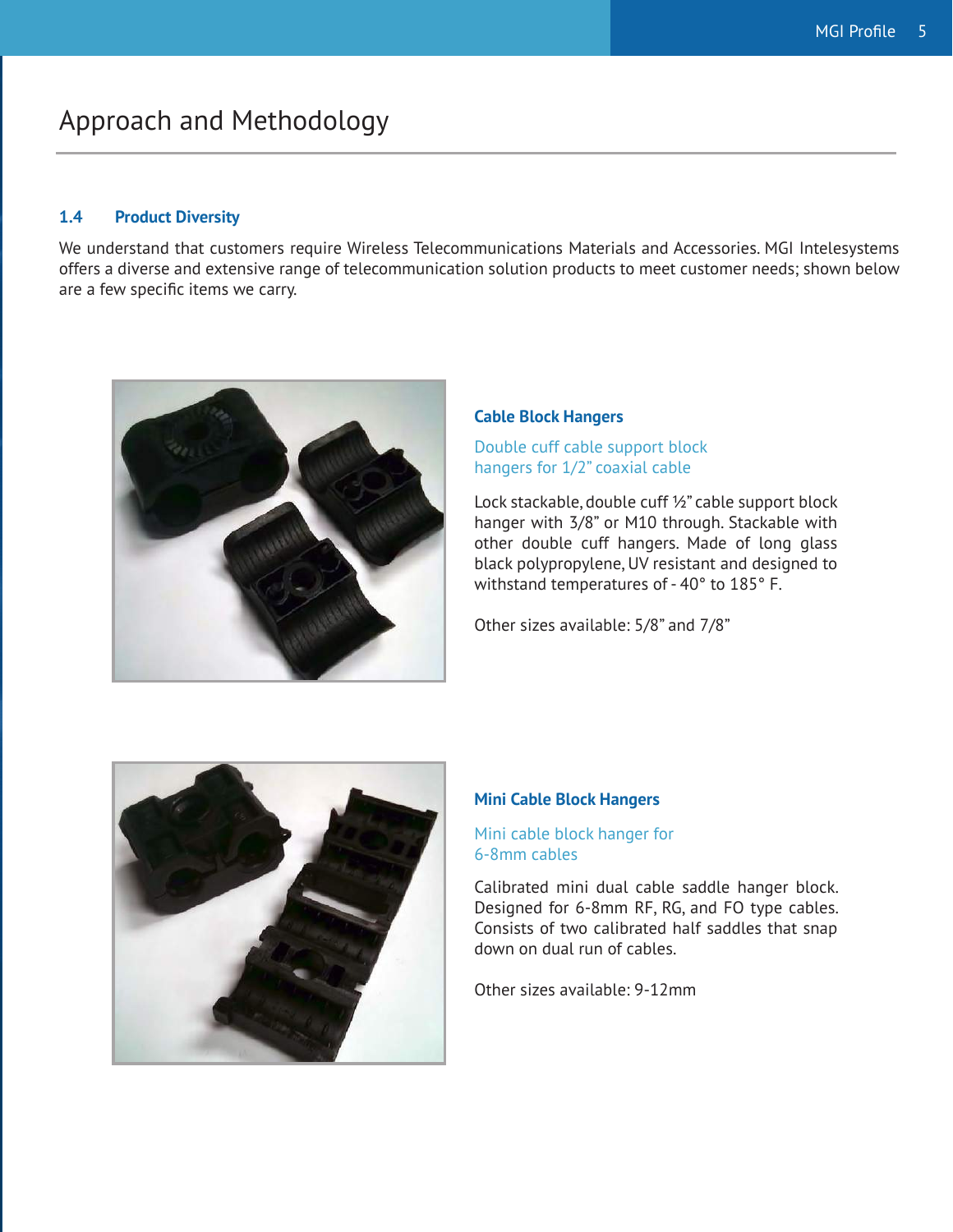

#### **RET Jumper Cables**

AISG Male to AISG Female, 1meter, PU Jacket

RET cable AISG Male to AISG Female 8PIN, 1 meter, PU jacket over-mold.



#### **Grounding Kits**

Grounding Kit for 5/8" Coaxial Cable

Grounding kit for 5/8" coaxial cable.

Other sizes available: 1/2", 7/8", 1-1/4", 1-5/8"



#### **Hardware Kits**

Hardware Kit for 1/2" and 7/8" double cuff block hangers including 3/8" bolts and hardware

Triple stack hardware kit for 1/2" and 7/8" double cuff hangers including 3/8" bolts and hardware.

Other size available: 1-1/4" or 1-5/8"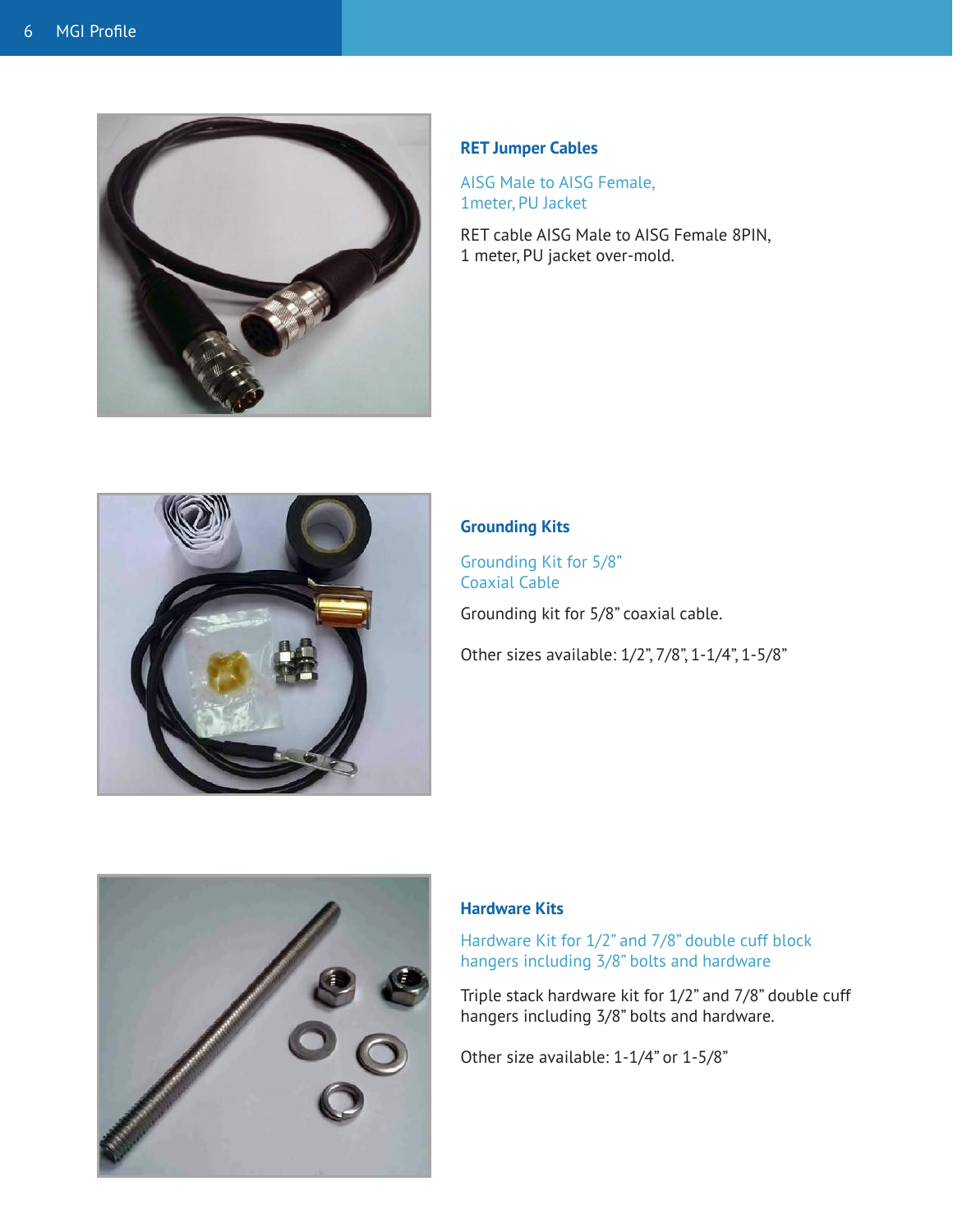#### **1.5 Quality Management System**

Our goal is to provide the best quality of product possible and we are able to do so by implementing certain strategies:

- Product testing is done before the manufacturing process begins to ensure that all required standards are met.
- We work very closely with the fabricators of our products in order to keep up to date on the manufacturing process. In doing so, we are able to discern which aspects of the process can be removed, remain the same, or be improved upon to maintain or increase the quality of our products.
- Additional randomized checks are performed on all shipments. This strategy provides us with another way to determine whether our current processing ensures the whole batch of products will meet our high standards. Multiple items are taken from various points of the shipments and are tested to ensure they are in good working order. With these additional verifications, we can provide a high level of assurance to customers that we will only provide the best quality of product.

#### **1.6 Research and Development**

MGI Intelesystems is always looking for ways to build a better product. Through the work of our Research and Development Team, we continue to improve upon our designs and deliver a higher standard of product. In addition, our team enables us to provide customers with product customizations to fit their exact needs. Below illustrates one of MGI Intelesystem's customized 6-8mm cable block hanger designs.

#### **1.7 Customer Service**

We not only strive to produce a high quality of product but also believe that a high quality of Customer Service is essential. Our Customer Service Team is always ready and eager to assist. They provide regular updates on the status of your orders and are available to assist you with any of your questions and concerns.



#### **6-8mm cable block hangers**

#### The new and smaller mini, dual cable, saddle hanger block for 6-8mm cables. Designed for RF, RG, and FO type cables.

As opposed to the old design, the newer design of 6-8mm mini cable block hanger was manufactured to be physically smaller. The customer requested for a smaller "footprint" to address Canada's harsh weather conditions. Icing is a common problem in installation. This is when snow and/or water gets inside components of the product then form ice chunks due to the freezing weather. Bigger "footprint" items will grab more ice, thus a smaller item is more desirable. As shown in the above illustration, MGI Intelesystems successfully designed the new 6-8mm block hanger to meet our customer's needs to minimize icing without comprising quality or performance.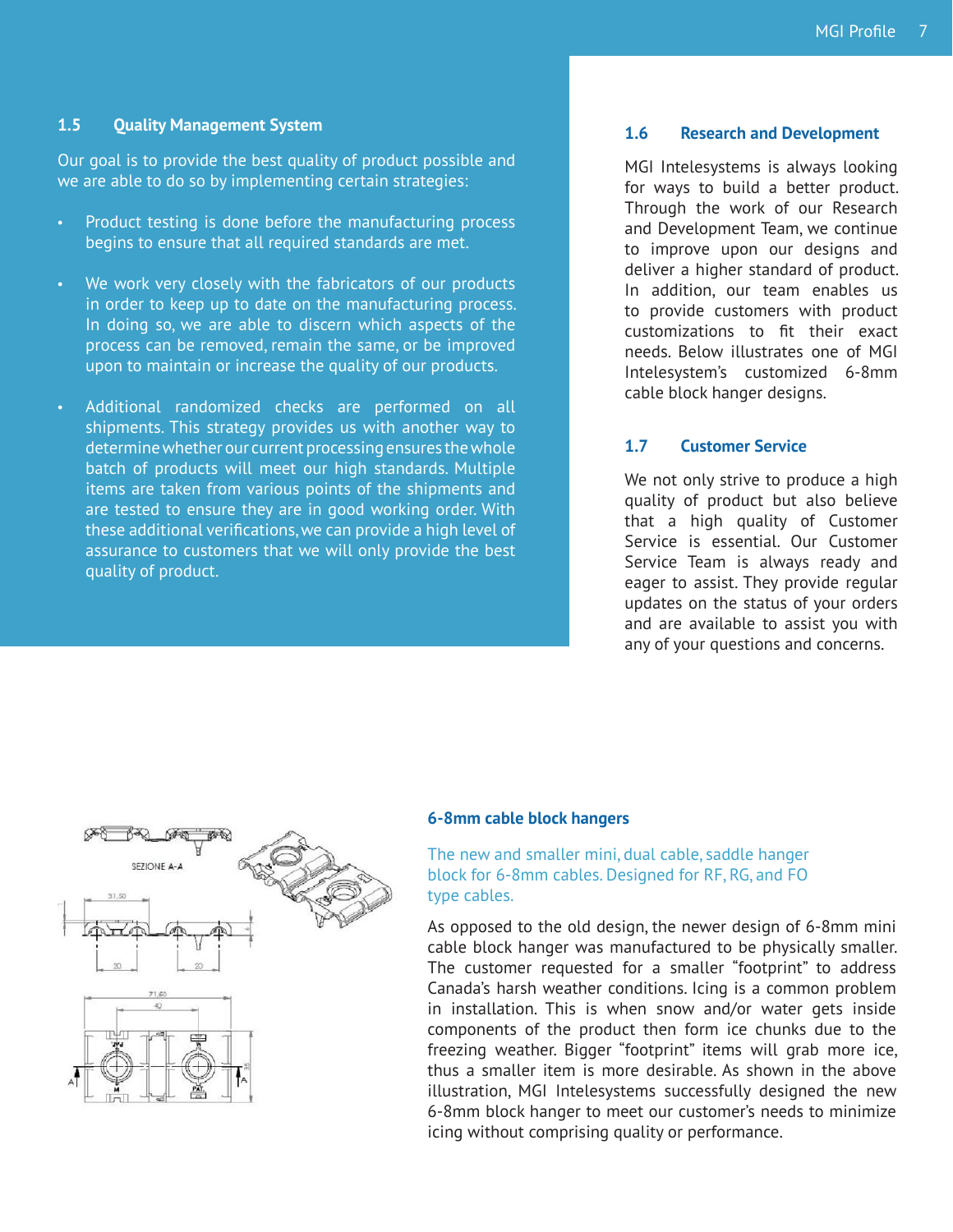## **Fees, Terms and Conditions**

#### **1.8 Fee Schedule**

You will find that we offer very competitive pricing and provide free price quotations upon request. A formal Purchase Order is required before an order can be processed and an Invoice will be issued once you order has been shipped.

Notice will be given if any changes in pricing occur.

#### **1.9 Payment Terms**

Payment terms are open to negotiation but we generally offer 2/15 n/30. Payment is due in 30 days of the Invoice issue date and if payment is made within 15 days, a 2% discount on the related invoice is given.

#### **1.10 Privacy Guarantee**

All information shared between the Customer and MGI Intelesystems will remain confidential between the two parties. It is strictly prohibited to share information with other parties or use the information for any other unintended purposes.

#### **Quality is a Priority**

A network build that jeopardizes quality creates a long-term operational burden which is difficult to correct. The implementation of quality, without sacrificing schedule, is an essential deployment objective. Our qualified project team will utilize their know-how to ensure core standards are met, if not exceeded.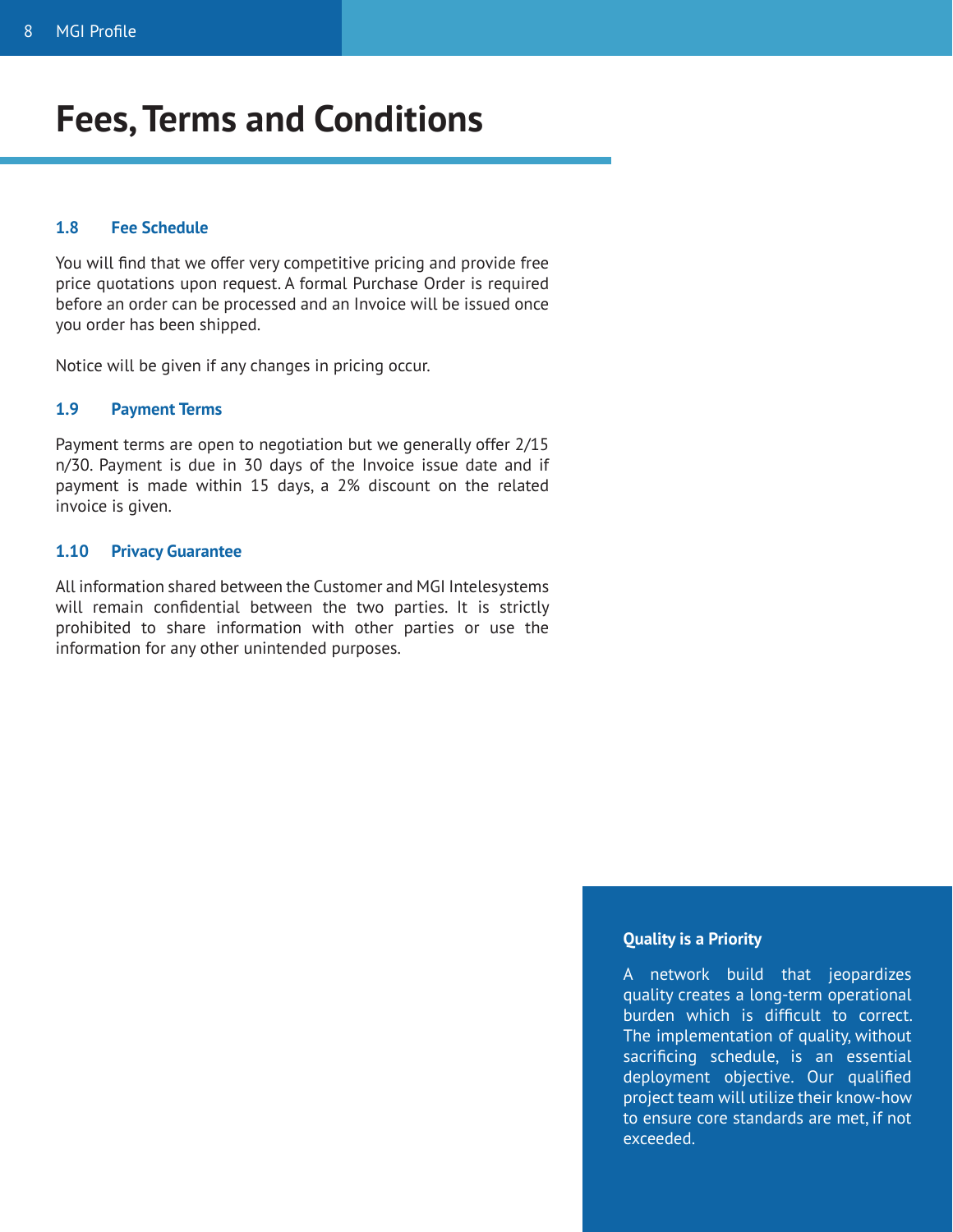

# **Installation**

#### **Pricing**

Although schedule and quality are a priority, it is important to acknowledge the fiscal realities of project budgets. As such, we execute our work with you as cost effective and efficient as possible and profitable to you our clients. Our experienced project team is aware of the importance of price competitiveness in business to business. We are capable of doing so because we have been involved in numerous data and telecommunication projects. We are up to date in today's technology changes minimizing learning time spent, hence cost effective and efficient while maintaining quality standards.

#### **2.1 Project Understanding**

We understand that you require Telecommunication/ Tower Work and/ or Electrical Contractors to help in the Installation, Programming, Commissioning and/or Troubleshooting of Telecom Technical Equipment or Power needs which requires Certified and Licensed professionals.

We are confident that MGI Intelesystems' Network Development Team is well positioned to deliver these projects, as we have extensive Telecom experience, including a strong history of delivering successful projects for Wireless Telecom Providers, Data Centres, Telecom Contractors and the likes. To ensure our continued success, we will still draw upon many of the same expertise that has delivered sustainable solutions for Carrier's, Contractor's and Sub-Contractor clients throughout Canada.

#### **2.2 Services Overview**

Our current areas of service include the Industrial, Project Management, Telecommunications Engineering, Furnishing and Installation (EFI), Network Equipment Programming, Tower Work, Testing and Turn-Up. From each division's inception, MGI's Network Development Team has consistently maintained its reputation of customer satisfaction and brilliance amongst its clients. We bring a team of highly trained and experienced Engineers, Project Managers and Technicians to the process, with the corresponding benefits:

- Track record of success and associated industry credibility;
- Continuous learning attitude to stay at the forefront of the industry, which is a business challenge in light of rapid changes in technology, installation techniques and connectivity solutions;
- Project Management Services geared towards ensuring reliable infrastructure installation;

#### **2.3 Our Key Project Objectives**

To ensure that this initiative is a success for your projects, our team is always focused on three primary objectives, each of which is outlined below:

#### **Meet the Schedule**

We have always established aggressive and achievable schedule. Our experienced project team is extremely effective in driving schedules by implementing the following tactics:

- • Anticipating potential delays from past project experience and acting to mitigate them early on in the project.
- • Utilizing our effective deployment protocols and wealth of experience to efficiently perform the work; and
- Drawing upon the depth and breadth of our multi-disciplinary team to staff up to required levels throughout projects to satisfy peaks in demand.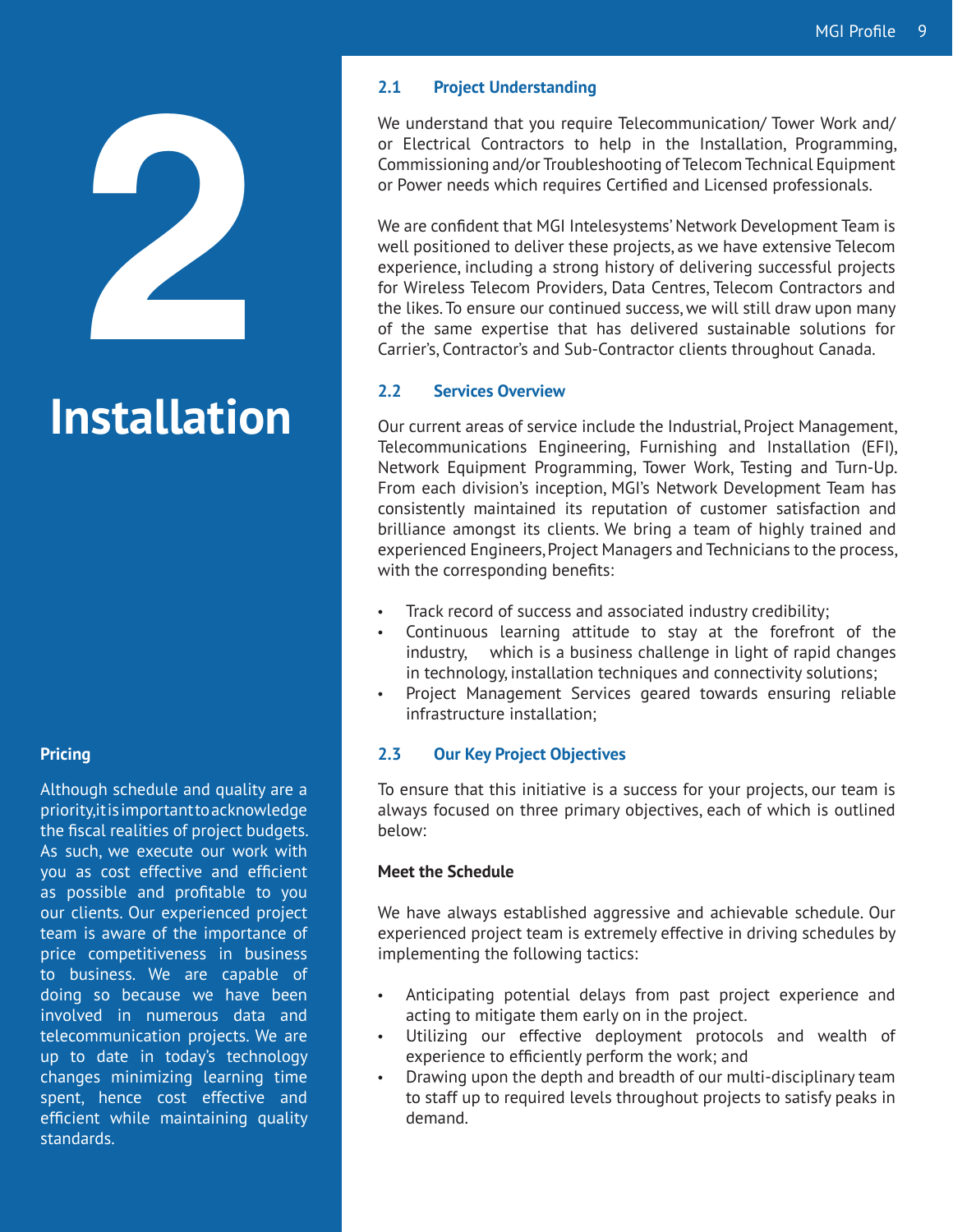#### **2.4 Relevant Experience**

Our team has extensive experience in a lot of today's ongoing new equipment implementation and upgrades in the Wireless Providers Network and intensive Data Centres today. To name a few, our team is trained and certified in Harris, Ceragon, Ericsson, Alcatel, Optima T:Lan, Cisco, Nortel, Fujitsu, Andrew, DCI cabinets and the list goes on. Some samples of our completed projects are shown below:



#### **Ericsson MiniLink Rogers Wireless Dual Polarity Protected.**

#### HSPA Roll-out Access Transmission

MGI Intelesystems was sub-contracted for the Technical work to Install, Program, Align and Test a Dual Polarity Ericsson MiniLink hop. Protected Horizontal and Protected Vertical on a single link was implemented for Rogers Wireless Brockville RBS to DT as per RWI Engineering Specs and Upgrade change. Original Project was unprotected Hop but was later upgraded due to bandwidth needs for the link.



#### **Cisco 7604 Rogers Wireless**

#### Capacity Upgrade Access Transmission

MGI Intelesystems was contracted for the Cisco 7604 and 3308 roll-out campaign. Pictured on the right is the completed installation of the new Rack, Cisco 7604 A1 switch and Emerson MHSA Power Converter and not shown in the picture on top of Rack Breaker Split Panel.



#### **Optima T:LAN Rogers Wireless**

Installation, test and Turn-up of Optima T:Lan for Rogers Wireless remote monitoring.

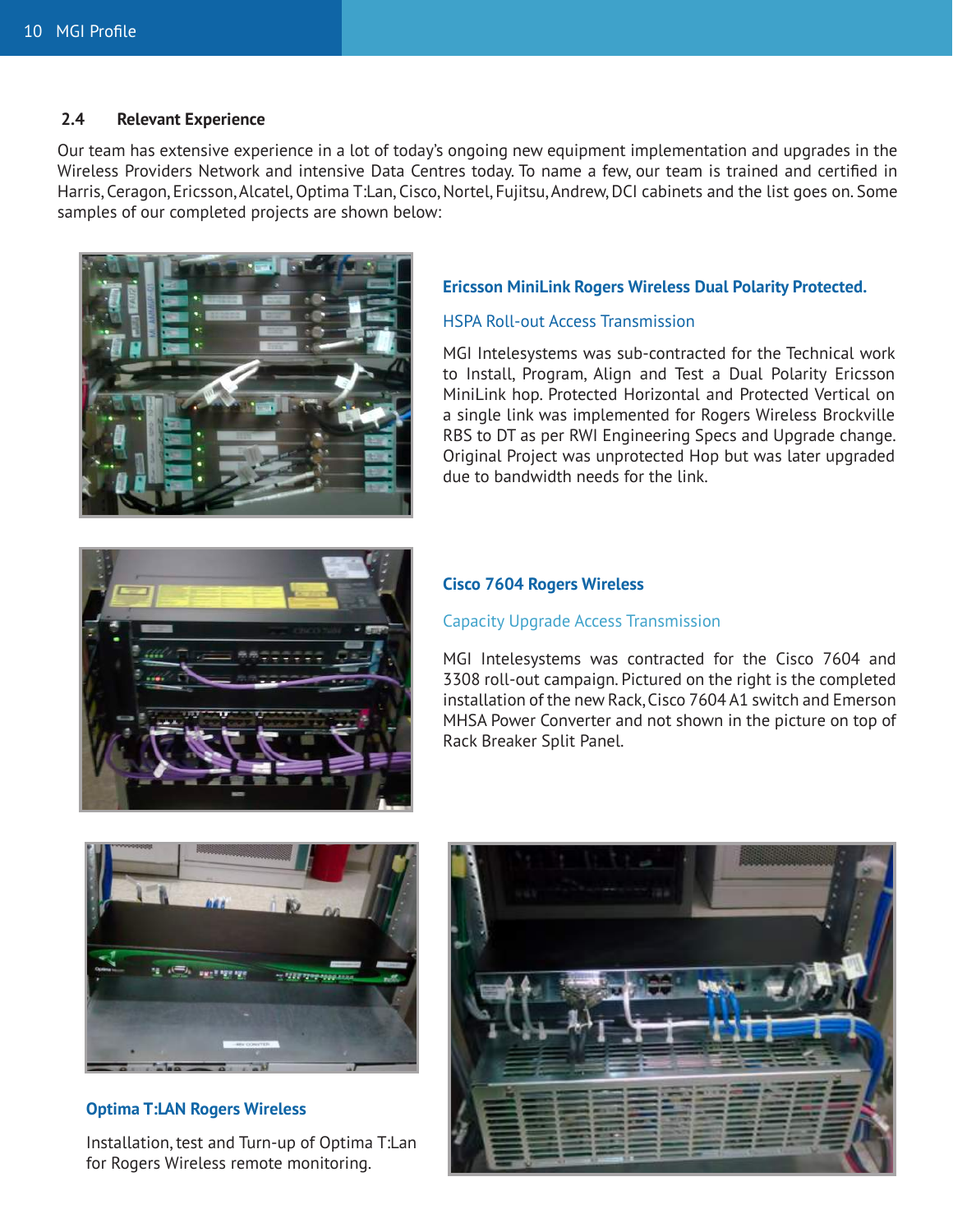

Our tower crews are all certified and experienced in all types of structures. Above are some of the different types of structures we've worked on.



#### **Global Live (Wind Mobile)**

Installation of Cabinet, Conduit, Framing and AC electrical feed to the Cabinet. BBU Alarm Termination,

Installation of DC Breakers and Wiring, Battery Install and Termination, OVP install and wiring in BBU and Hoffman box, All AC and DC install and terminations.

All grounding as per Specifications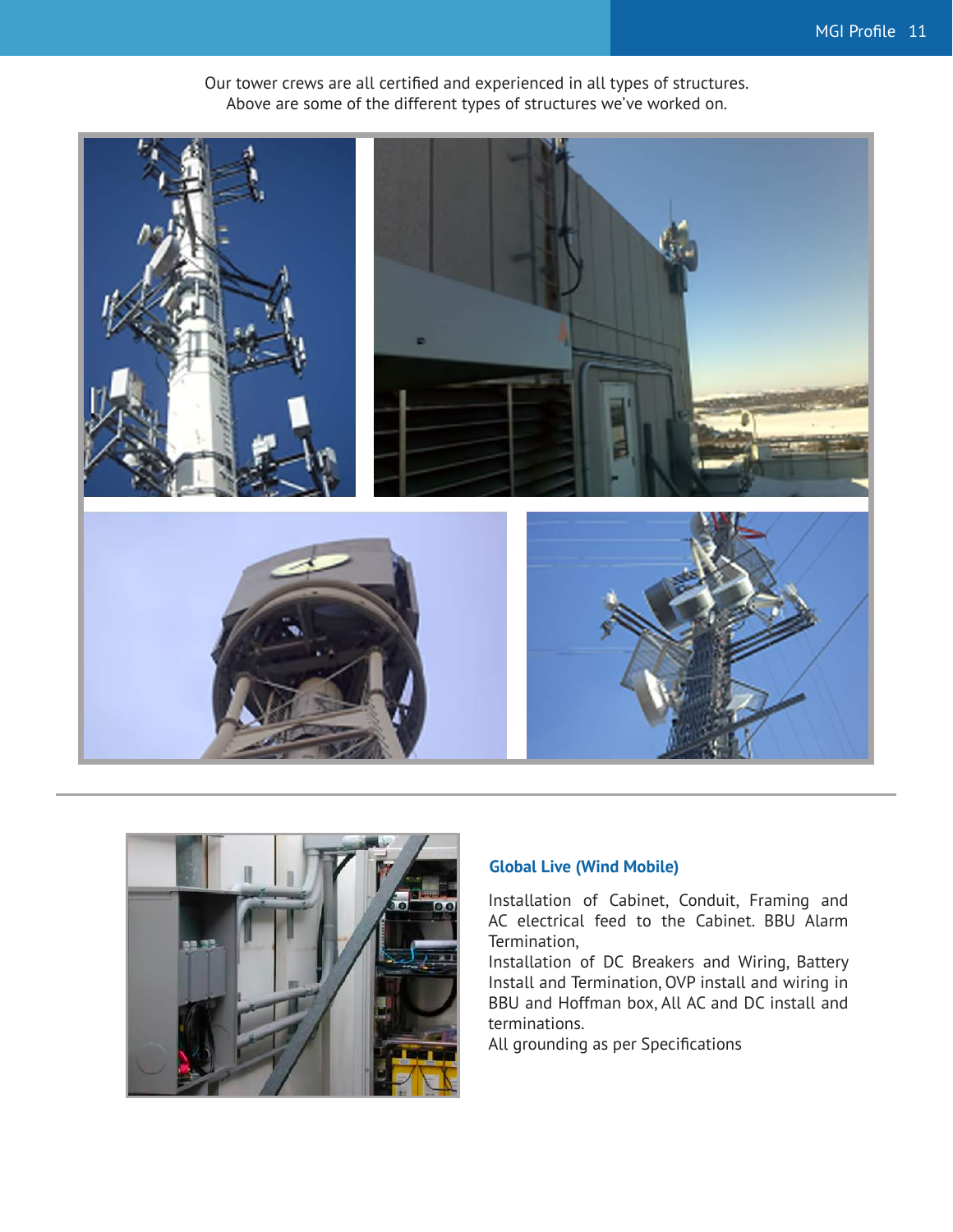



**Ericsson Remote Radio Units (RRU), DCI Cabinet Ground installation.**





**Pinwheel Ericsson Remote Radio Units (RRU) installation.**

#### **Rogers Cable -Cable Tray Implementation**

#### Head End Cooling Project

MGI Intelesystems was subcontracted to Design and Project Manage the implementation of Over-Head Cable Trays for Rogers Cable Head End in York Mills and their location in Bloor. The purpose of the Over-Head Cable Tray Solution was to help cool the Data Centre's by rerouting the cables from under the Raised flooring to the Over-Head Racks which will allow better air flow to the equipment and throughout the Head End.

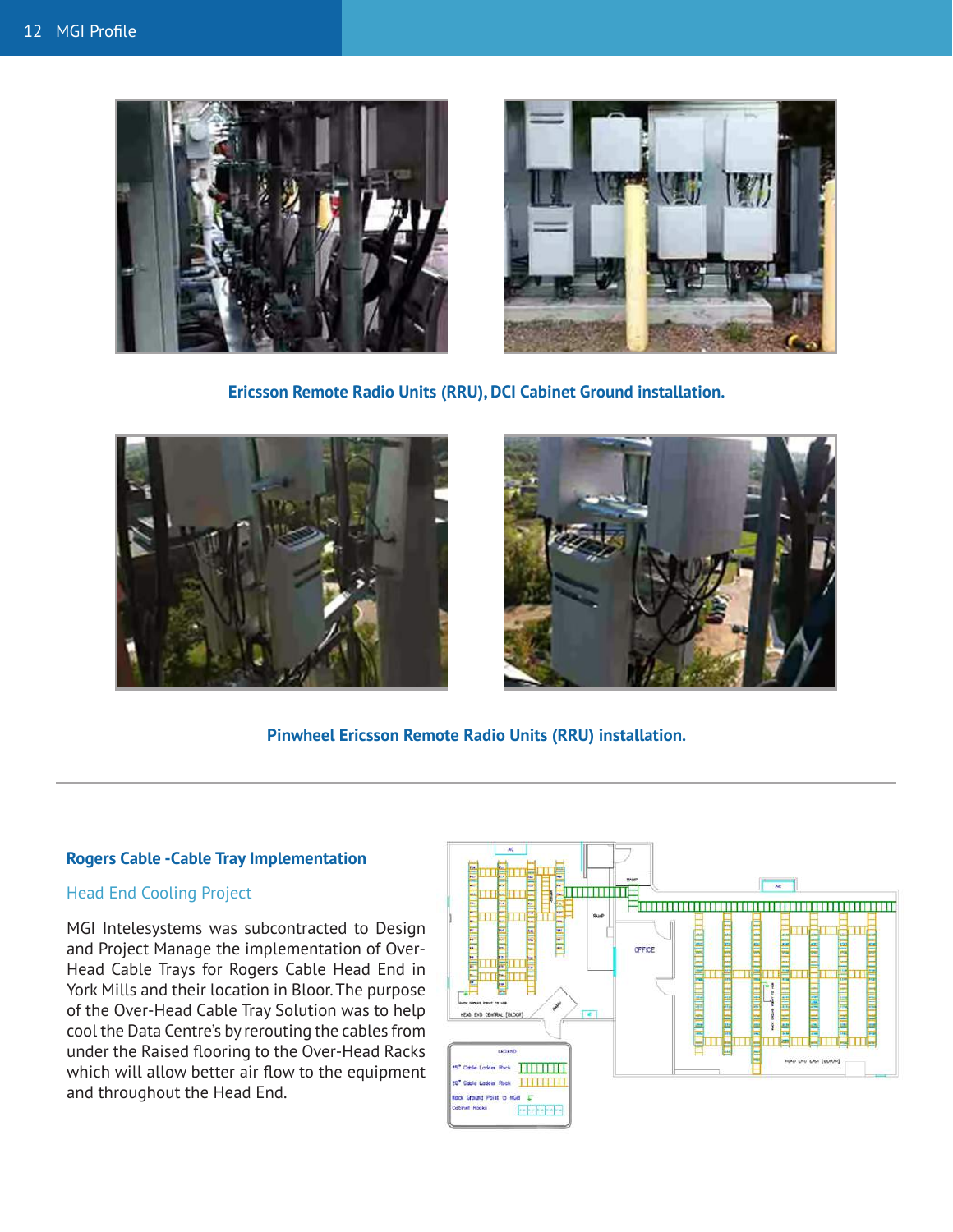### Approach and Methodology

#### **2.5 Project Team**

MGI Intelesystems' Network Development Team has extensive experience in the Telecommunication Industry. These numerous projects allow our specialists to gain and maintain the experience necessary to stay at the forefront of a fast moving industry delivering the best in network development today.

The team we have is a diverse mix of skill sets including Electrical, Data and Telecom networking, and Management Personnel – all with background in data and Telecommunications Networking. This team is balanced and well positioned to bring together a comprehensive design that will incorporate efficiencies across these functional areas. These individuals already have an in-depth understanding of mission critical facilities and how to best integrate new installations with the existing live infrastructure.

#### **2.6 Risk Management System**

For project purposes, Risk is defined as "an uncertain event or condition that, if it occurs, has a positive or negative impact on a project objective" Risk management is fundamental to the successful delivery of projects. The Risk Management process employed by our team will ensure that each project risk is identified, quantified, documented, prioritized and responded to in a proactive manner.

#### **Introduction**

For project purposes, Risk is defined as "an uncertain event or condition that, if it occurs, has a positive or negative impact on a project objective" Risk management is fundamental to the successful delivery of projects. The Risk Management process employed by our team will ensure that each project risk is identified, quantified, documented, prioritized and responded to in a proactive manner.

The risk to the project plan is evaluated in terms of additional time, cost or resource requirements. The risk response process involves deciding whether to avoid, mitigate, transfer or accept the risk. After consultation with the appropriate Stakeholders, the Project Manager will either close the risk, if there are no outstanding risk actions and the risk is no longer likely to impact the project, or mitigate or transfer the risk.



#### **Risk Response Control of Risk Response**

This process involves the implementation of all actions assigned by the Project Manager and advising the client of the planned resolution. The Project manager will coordinate the schedule, implement, and monitor and control each risk response. The outcome of each response will be communicated to the client and the project team involved.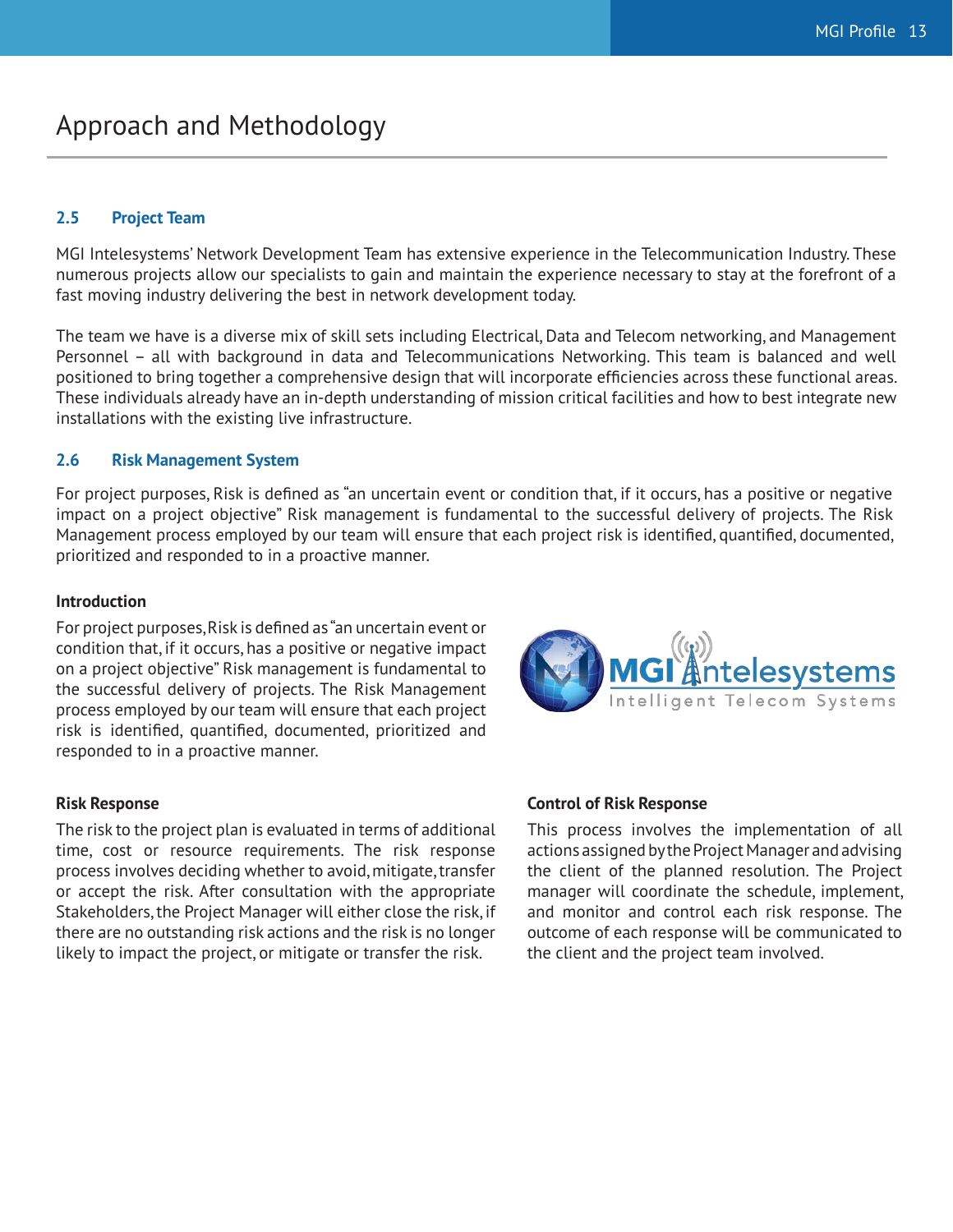An effective Change Process will be key to the successful implementation of the project. The Change Process will ensure that each change introduced to the project is defined, evaluated and resolved prior to implementation.

- The five key processes:
- Identify change requests;
- Record change requests;
- Evaluating the feasibility of change requests;
- Ruling on change requests; and
- Controlling implementation of change requests.

## **Fees, Terms and Conditions**

#### **2.9 Fee Schedule**

Our fee structures are dependent on the skill set and technical work required. We also follow proper business practices and regulations in accordance with Ontario Provincial Law. We provide free quotations but will request Purchase Orders if possible or any proper documentation and/or agreement of payment before any of our work commences.

#### **2.10 Payment Terms**

The fees for our services are bound by terms in agreement with the client before any work commences.

We have 2 types of Flexible Payment Terms; Turn Key and Progressive Billing.

Our Turn Key Billing is when we submit our invoice only when the work requested is completed and approved. In the event of order changes charges will be adjusted accordingly. Our Turn Key payment term is Net 30 and if overdue past 30 Days Net, a 2 percent charge per month will accrue.

Our Progressive Billing Terms are invoiced every 30 Days. Invoices will be issued monthly based on the amount of work completed to date. Invoice terms are Net 30 and if overdue past 30 Days Net, a 2 percent charge per month will accrue.

Other payment term suggestions are also welcomed.

#### **2.7 Change Process 2.8. Quality Management System**

Quality is often described as "conformance to requirements". This is our Quality Protocol where "Quality: defined by our clients and delivered by us".

Commitment to quality is a core value of each member of our team and will guide them through the successful execution of their tasks. Our team achieves quality through the implementation of our key strategies:

- The process of reviewing all final deliverables;
- Management System processes and techniques and periodic review of project to ensure proper application;
- The provision of appropriately skilled professionals to support the project.

Our Quality Policy is to provide the highest level of customer satisfaction possible and our objective is distinction of our excellence. The implementation of our quality structure has given us the method to promptly deal, and to effectively resolve, any matter that comes to pass.

The benefits realized in implementing and utilizing our quality management system includes:

- **Enhanced client satisfaction**
- Enhanced team satisfaction
- Formalized and improved processes to enhance the quality and consistency of our services;
- • Focus placed on common continuous improvement goals.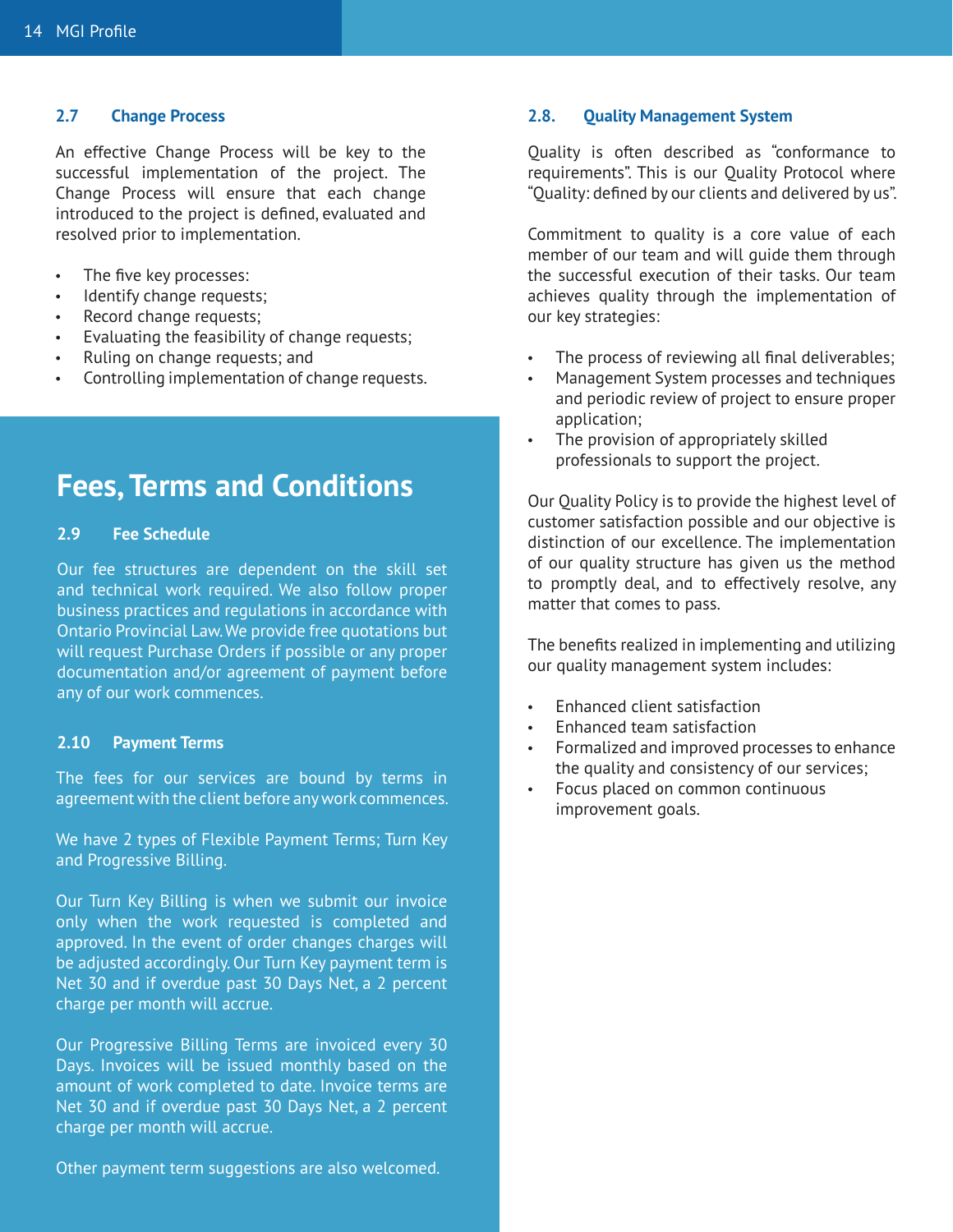Our team has designed, acquired and implemented thousands of communication and electrical projects in Canada and abroad. We are confident that our team is well positioned to provide the best professional goods and services for your projects and other technical needs for the following reasons;

#### **Minimal Learning Curve**

We've done it all before – many times over. This is probably the most significant value that we bring to our projects. Our extensive experience matched with our historic track record and local presence means our team can hit the ground running. Start-up times are minimized and a clear direction is already in place for the duration of your project. This experience will result in an efficient and expedited delivery.

#### **Long Term Planning**

Our team's infrastructure with an eye on efficient operations; we will work with your team during the phase to capture any critical features. Operational efficiency issues should not be planned at the end of the project, but rather in the beginning, and our extensive experience allows us to anticipate problems and offer realistic proven solutions.

#### **Integrated, Industry-Focused and Diverse**

Our team is a dynamic group of individuals capable of developing unique approaches to overcome challenges. By gathering a team with diverse industry experiences and constantly reviewing our approach through our quality management plan, our team is capable of anticipating problems and presenting practical and workable solutions. We have developed many "firsts" in the industry and intend to develop many more.

#### **Well Respected**

MGI Intelesystems is well respected by clients, contractors and carriers, which results in the efficient and quick execution of the project tasks.

It is difficult to measure the tangible benefits associated with having the knowledge to make the right decisions for your projects. With our experience in delivering our quality goods and services to the communication industry, we are confident that MGI Intelesystems' Network Development Team will provide pre-eminent service to your projects.



# **The MGI Advantage**